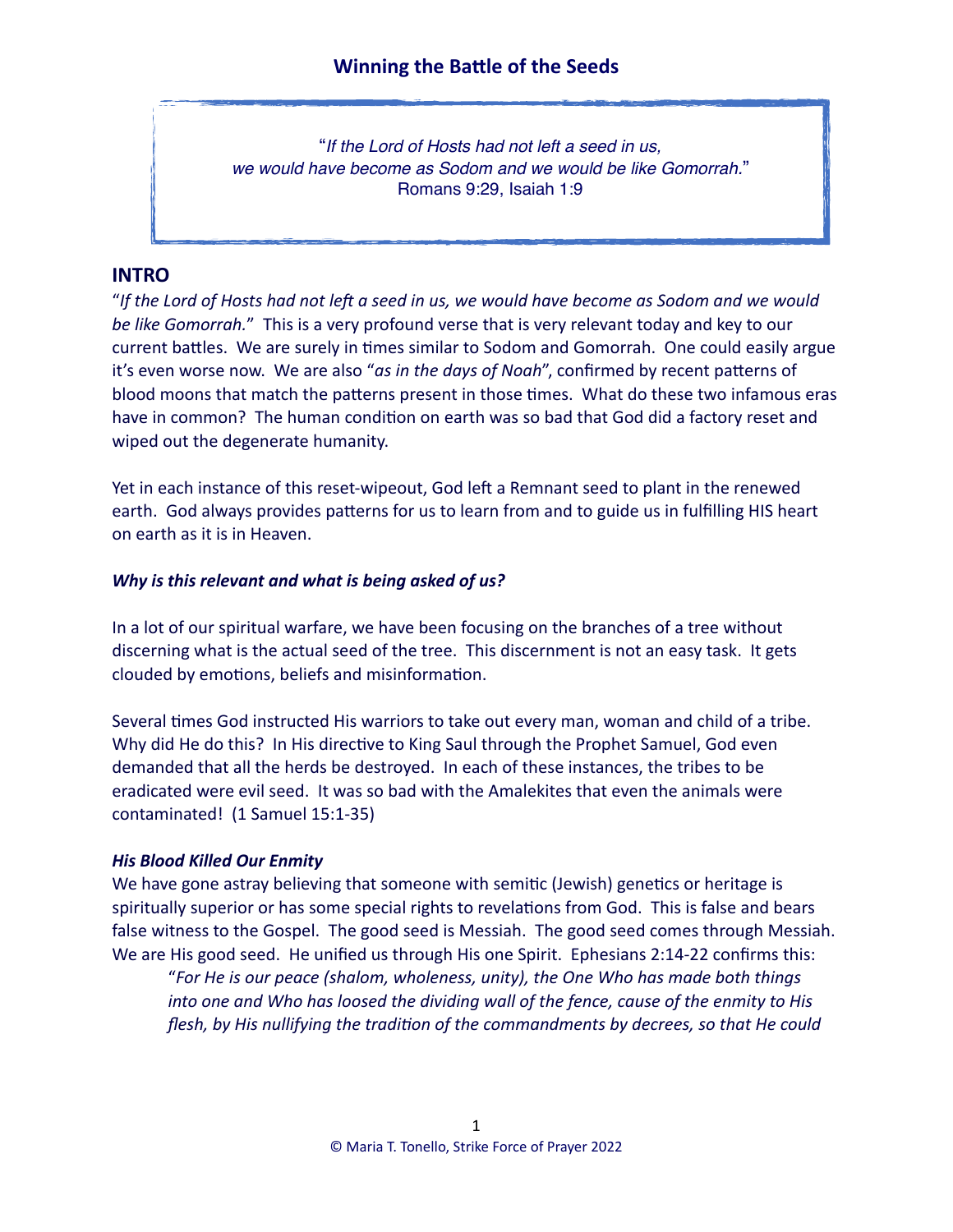<span id="page-1-1"></span>*create the two (Jewish and non-Jewish) into One New Man[,](#page-1-0) establishing peace (shalom) [1](#page-1-0) so He could reconcile both in one body to God through the cross, as God killed their enmity by means of Him, Yeshua….because through Him we both have the introduction to the Father by means of one Spirit. Therefore, you are no longer aliens and strangers, but you are fellow citizens of the saints and members of the household of God, building upon the foundation of the apostles and prophets, Messiah Yeshua being His cornerstone….. being fit together into a holy sanctuary in the Lord, and in Whom you are built together into habitation of God by the Sprit."* 

#### **Key Scriptural Principles About Seed:**

- God delineates that there is a seed of satan and a seed of God's children. Genesis 3:15, Matthew 13:38
- ◆ There is a seed that is blessed of God. Genesis 22:17-18
- Do not mix two kinds of seeds. It leads to defilement. Leviticus 19:19, Deuteronomy 22:9
- There is a seed that will be established forever. Psalm 89:4
- ◆ There is a holy seed. Isaiah 6:13
- ◆ Good seed can go bad. Jeremiah 2:21
- The New Covenant can transform seed. Galatians 3:16
- Genetics does not determine spiritual superiority. Receiving God's Heart, which includes receiving His Son Yeshua, determines what is holy seed, good seed. 1 Peter 1:23
- ◆ The seed of the Remnant preserves God's Kingdom on earth. Zechariah 8:11-12

#### **Why We Need to Win the Battle of the Seeds**

- $\ge$  Evil seed is the source and cause of the wickedness in this world. Genesis 3:15
- $\triangleright$  There is a battle to destroy the seed that is God's people. Revelation 12:17
- $\geq$  God's Remnant seed preserves His Kingdom on earth. Zechariah 8:11-12
- $\geq$  Earth was created by God for HIS people, not for those of the evil seed. Psalm 24:1
- $\geq$  It is God's Word and Promise. Revelation 21:1-5

### **Courts of Heaven Protocol to Win the Battle of the Seeds.**

We are going before God's Supreme Court because it enforces the 'law of the land' and because satan the accuser, has "*accused God's people day and night*" according to Revelation 12:10. The law of the land is that the earth is God's land, the earth is God's creation and the earth is God's dominion. *The Law of the Land of earth is God's Law.* Our calling is to enforce God's Law of the Land in His Supreme Court through the presentation of HIS Law which is His Word.

We go before God to address the accuser at the source of the accusations and put an end to them. The accuser has already been judged through the shed Blood of Jesus. The shed Blood of Messiah Jesus Christ Yeshua is our winning argument against the accuser to shut him down.

<span id="page-1-0"></span> $1$  For the two becoming one, see Isaiah 44:5; Ezekiel 34:23, 37:17,24; John 10:16; Romans 11:17-24.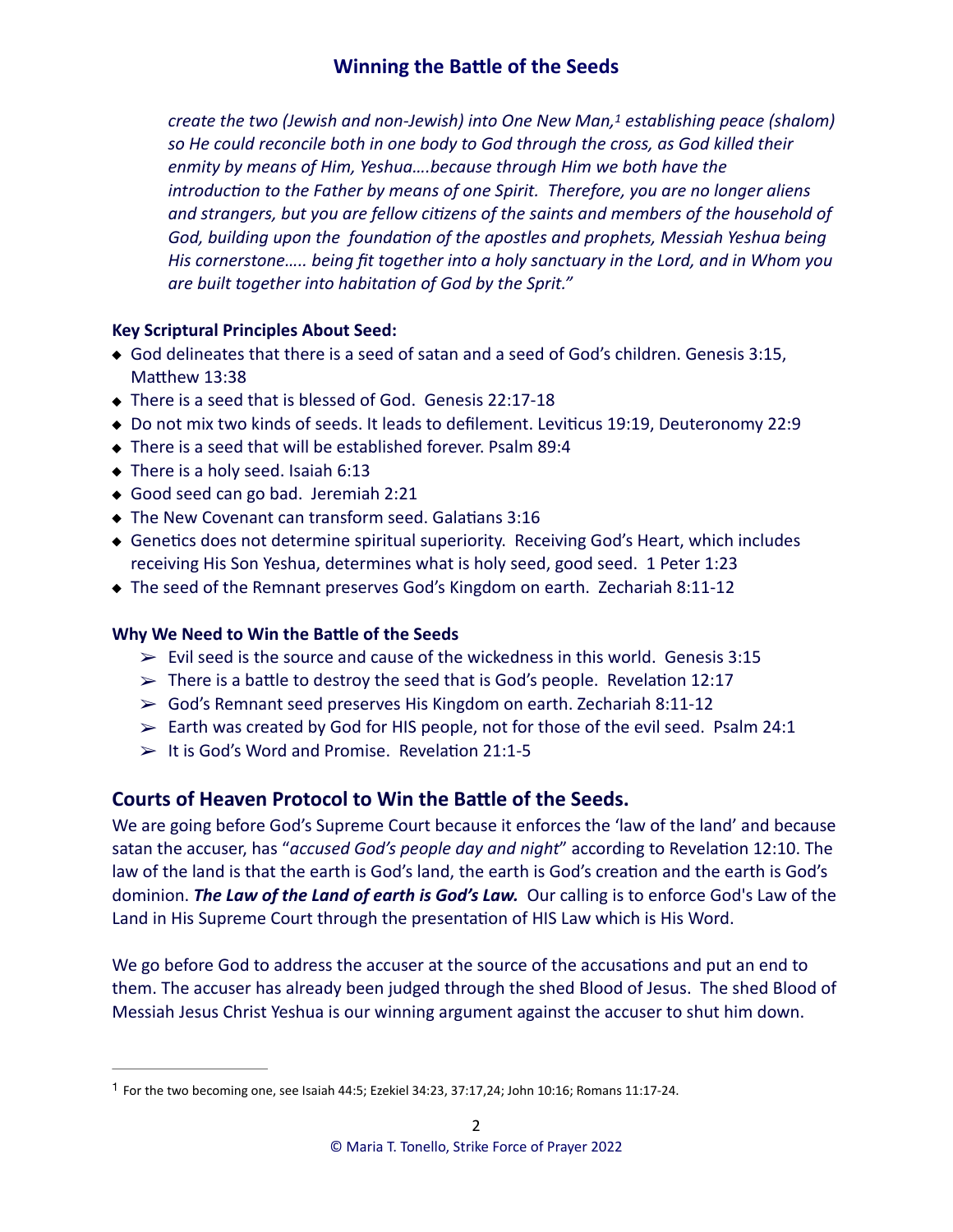#### <span id="page-2-1"></span>**1. Opening Protocol in the Courts of Heaven. [2](#page-2-0)**

Father God, I come before Your Supreme Court and ask that the courts be seated and the books be opened, according to Daniel 7:10. I ask for the Holy Spirit and the Lord Jesus Christ Yeshua to be my Holy Advocates to represent me in Your court. I put on robes of righteousness as an officer in Your court and I loose the Blood of Jesus over myself so that satan and his minions have no access to me. I recognize and accept that You Lord God Adonai, have also clothed me with the garments of deliverance and covered me with the robe of acts of lovingkindness according to Your Word in Isaiah 61:10.

I ask Lord God that You release Your Notification Angels, Your Enforcement Angels and Hosts of Heaven to all those humans and non-humans who will be affected by Your Court decisions to duly inform them and enforce all of Your decisions in my case today.

#### **2. Repentance to Remove Legal Access.**

Father God, I come in the Name of Jesus Christ Yeshua as an Intercessor Remnant standing in the gap for my bloodline, the Body of Christ and Your America to petition for the removal of the evil seed on earth. This 'evil seed' includes but is not limited to: the chimera, interdimensional ETs, archons, Jesuits, reptilians, Anunnaki, Dracos, Merovingians, the Canaanite spirit, the Khazarian mafia, Illuminati and all their places of operations and population including corrupt military, government, police, judicial, secret societies, deep state and cabal; and all those who refuse to accept and acknowledge the One True God and His Son Jesus Christ Yeshua Messiah.

As an Intercessor standing in the gap, I repent for all the ways we have allowed the proliferation of this evil seed into our culture and into all seven mountains of society: business, education, media, entertainment, government, religion and our families. It's wicked people, programs and values have become so pervasive that we have become acclimated to them and even normalized them. Father God, we Your Intercessor Remnant seed, repent for this.

As Your Intercessor Remnant, I renounce and repent for:

- Swearing allegiance by the name of the Lord and invoking the God of Israel, but not in truth and sincerity nor in righteousness with moral and spiritual integrity, according to Isaiah 48:1.
- Turning against You into degenerate shoots of a foreign and wild vine alien to You, according to Jeremiah 2:21.
- Mixing iron with common clay, combining with one another in the seed of men; tho they will not merge; for such diverse things or ideologies cannot unite, even as iron does not mix with clay, according to Daniel 2:43.
- Spiritual laziness, being lazy and/or neglectful of my relationship with You God and Jesus Yeshua; believing salvation is on autopilot, not treating it as the sacredness that it is.

<span id="page-2-0"></span><sup>&</sup>lt;sup>[2](#page-2-1)</sup> We recommend Operating in the Courts of Heaven by Robert Henderson.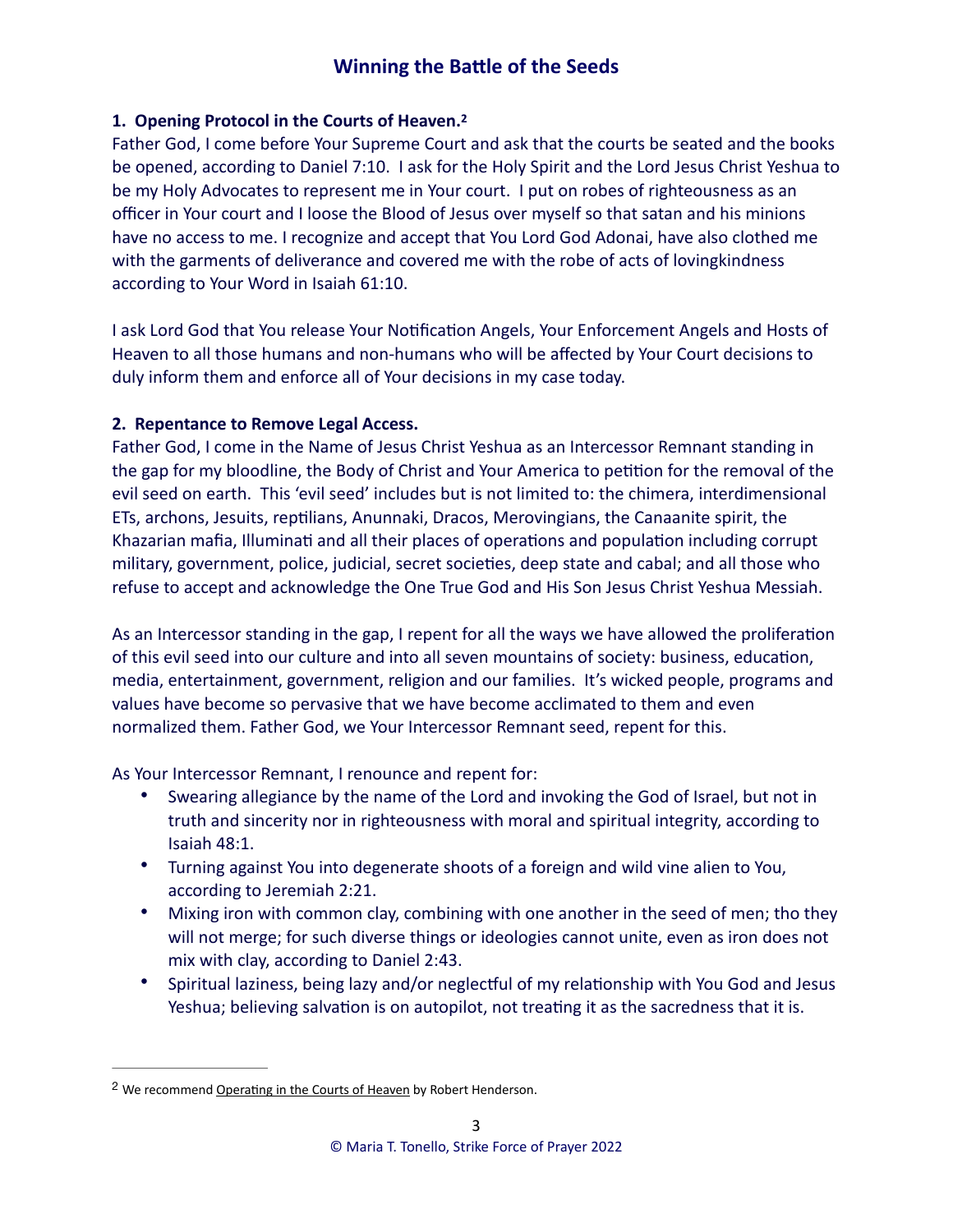- Obstinance, stubbornness, rebelliousness, taking for granted what comes from being rooted in the Ten Commandments and God's Will.
- Not safeguarding the honoring and enforcement of God's Commandments and Will in our culture, communities, laws and statutes, education systems and throughout society.
- Mixing, yoking and conceiving children with evil seed; going after strange flesh.
- Believing and living the lies and programs created and pushed by those of the evil seed.

Holy Father God, I renounce, repent of, divorce, dissolve, annul and break all soul ties, contracts, covenants, agreements, altars and temples having to do with the evil seed. I renounce, repent of, annul, dissolve all vows, activities, rituals, vocations, avocations, beliefs having to do with and propagating evil seed and all their cohorts and minions.

Father God, I renounce and repent for all the times and ways I have opened to, yielded to, enabled, indulged, allowed, commingled, co-created, fornicated with, yoked to evil seed.

#### **3. Plead Guilty.**

Father God, for everything I have repented and renounced here, I plead guilty on behalf of myself, all of my bloodlines, the Body of Christ and America. I present the Blood of the Lamb of God, Jesus Christ Yeshua as atonement. I present the Voice of the Blood of Jesus which speaks "Tetelestai", "paid in full" to clear all of these transgressions from our records. Father God, I ask for redemption from the curse, by the Blood of Jesus Yeshua and ask You to break all curses and all other related demonic spirits, systems and agendas over me, my bloodlines, the Body of Christ and America having anything to do with evil seed.

Let the Blood of Jesus Yeshua break all of these curses now! Colossians 2:13 thru 15 proclaims that every case and ordinance against me has been nailed to the cross with the shed Blood of Jesus Yeshua. Let that Blood speak for me now!

#### **4. Cleanse, Clear & Release.**

Lord God, I ask that Your Holy Spirit fill me to overflowing to purify and cleanse my body, brain, mind, heart, soul and everywhere in me where memories, imprints, implants, beliefs, programs, habits and traits having to do with evil seed has resided, to erase them now, erase all damage, habits and programs in the chambers of my mind, heart and body. Place your healing balm of Gilead into all of my places of stored imprints, implants and programs to clear them out now.

I receive by faith this cleansing, clearing and healing, including my relationship with You Lord God, myself and others. "*Greater is He who is in me than he who is in the world*." Lord God, I recognize, honor and accept that Your holiness in Christ Jesus Yeshua dwells in me, that I AM born of Your seed of divinity, created in Your image, and that You are healing, transforming and blessing me, my body, mind, heart and soul. Thank you for growing and strengthening Your seed of holiness in me.

#### *~ Pause in Silence to Receive God's Healing ~*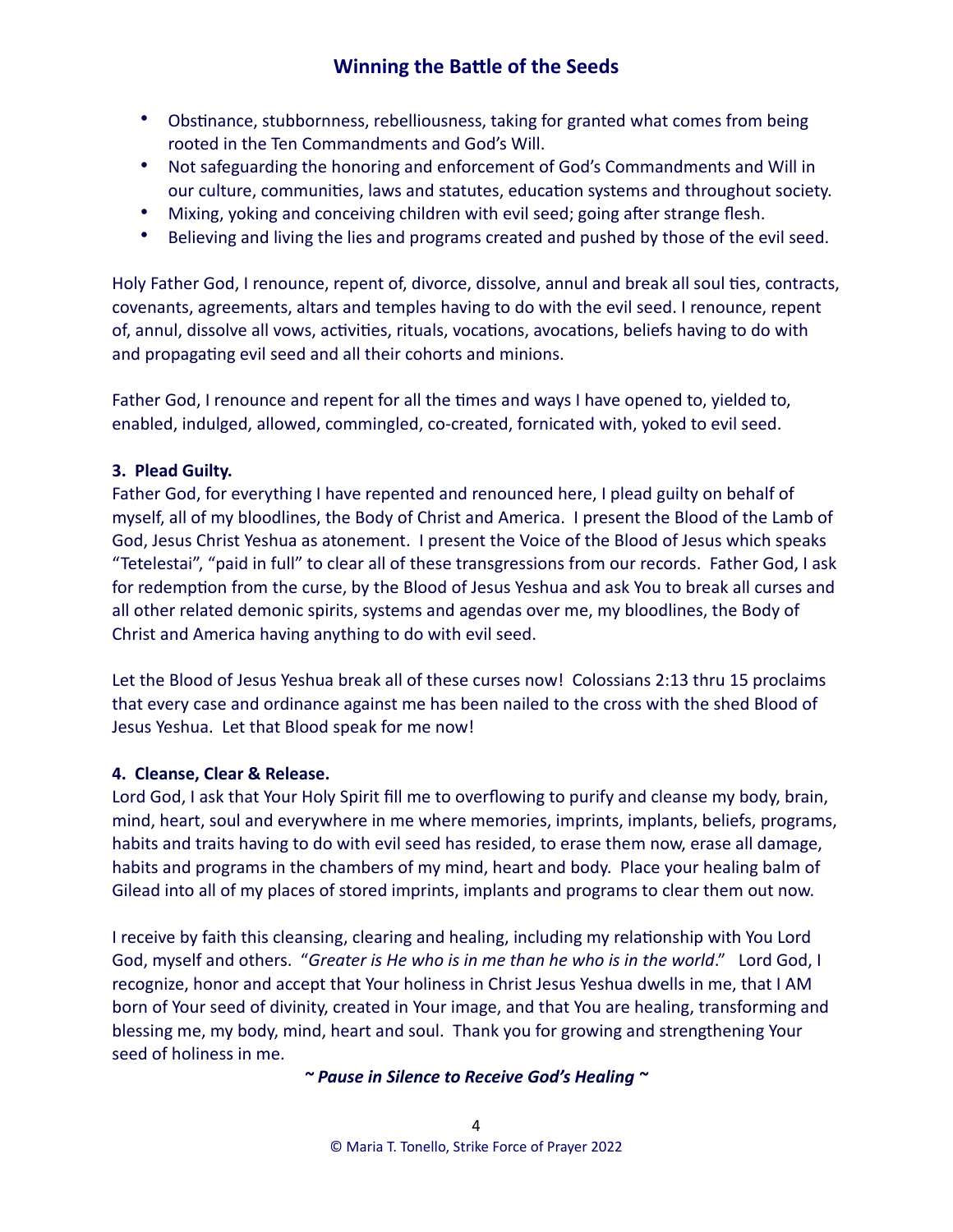#### **5. Plead Our Case.**

Father God, I present the following petitions to enforce Your Law of the Land on earth as it is in Heaven, based upon Your Word, which is Supreme Law:

#### **Bless Those Who Bless Us. Curse Those Who Curse Us.**

- ◆ As Genesis 12:3 says: "And I will bless (do good for, benefit) those who bless you, and I *will curse [subject to My wrath and judgment] the one who curses (despises, dishonors, has contempt for) you*."
- ◆ Father God, You alone know fully and truly who is good seed and who and what is evil **seed, those that disguise as human beings but are not, those who are Your true sons and daughters made in Your image.**
- ◆ Father God, fulfill Your promise in Genesis 12:3 and bless those who bless us and curse **those who curse us. Do this to cleanse the earth to prepare the way of King Jesus Yeshua Messiah.**

#### **Peace & Prosperity for the Good Seed Remnant.**

- ◆ Zechariah 8:12 promises: "*For there the seed will produce peace and prosperity; the vine will yield its fruit, and the ground will produce its increase, and the heavens will give their dew. And I will cause the remnant of this people to inherit and possess all these things*."
- ◆ **Father God, use me as Your seed of peace and prosperity; let the vine of Messiah Yeshua yield His fruits through me; anchor Your holy light through me into the earth.**

#### **Loose Your Reapers.**

- ◆ Matthew 13:37-39 says: "He answered, 'The one who sows the good seed is the Son of *Man, and the field is the world; and as for the good seed, these are the sons of the kingdom; and the weeds are the sons of the evil one; and the enemy who sowed them is the devil, and the harvest is the end of the age; and the reapers are angels*.'"
- ◆ Father God, pluck out the weeds that are sons of the evil one! Loose Your hand of **judgement upon them! Loose Your Holy Fire into all the wicked weeds to burn them to ashes now! In Jesus Yeshua's name!**
- ◆ **Father God, loose Your reapers on all the evil seed plaguing earth, including the chimera, interdimensional ETs, archons, Jesuits, reptilians, Anunnaki, Dracos, Merovingians, the Canaanite spirit, the Khazarian mafia, Illuminati and all their places of operations and population including corrupt military, government, police, judicial, secret societies, deep state and cabal. Show them who is the One True God, Father of Jesus Yeshua Messiah! Show the world Adonai! Show the world Adonai!**

#### **Our Seed is Messiah.**

◆ Galatians 3:16 says: "*And the promises [in the covenants] were spoken to Abraham and to his seed. It does not say, 'And to the seeds (descendants, heirs)', as upon many, but as upon one, 'And to your seed, who is Messiah*.'"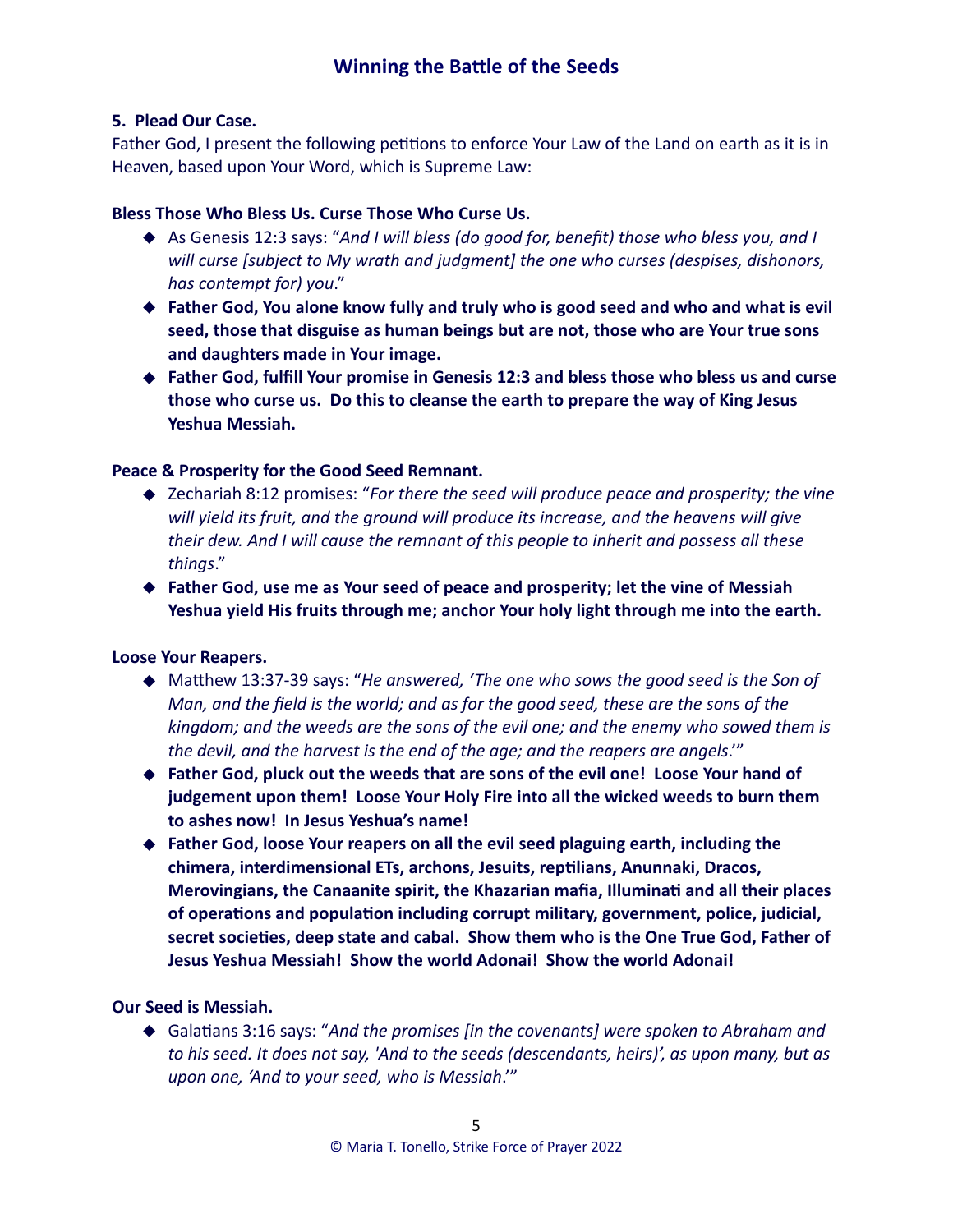◆ **Father God, the seed of The Promise is through Messiah Yeshua. Our seed IS Messiah! We reject and forbid ALL counterfeit seeds from continuing their reign of terror on the earth! The earth is YOURS and all the people therein!**

#### **We are Your Imperishable Seed.**

- ◆ 1 Peter 1:23 says: *"For you have been born again [that is, reborn from above—spiritually transformed, renewed, and set apart for His purpose], not of seed which is perishable but from that which is imperishable and immortal, that is, through the living and everlasting word of God*.*"*
- ◆ **Father God, honor and protect us, Your holy seed. Preserve our sanctified bloodlines.**

#### **We Are Born of God.**

- ◆ According to 1 John 3:9: "*No one who is born of God [deliberately, knowingly, and habitually] practices sin, because God's seed [His principle of life, the essence of His righteous character] remains permanently in him [who is reborn from above—spiritually transformed, renewed, and set apart for His purpose]; and he cannot habitually sin, because he is born of God and longs to please Him*."
- ◆ Father God, Your seed in us makes us Your holy seed. It distinguishes us from the evil **seed that has no capacity for true goodness, righteousness and relationship with You. This evil seed does NOT belong on a planet that YOU created for those created in YOUR image. Remove it now Adonai Most High God! In Jesus Yeshua's name!**

#### **Preserve Your Remnant Seed for the New Earth.**

- ◆ Isaiah 6:13 says: "*The holy seed [the elect remnant] is its stump [the substance of Israel*]."
- ◆ Ezekiel 17:5 shares: "*He also took some of the seed of the land (Zedekiah, of the royal family) and planted it in fertile soil and a fruitful field; he placed it beside abundant waters and set it like a willow tree*."
- ◆ Glorious Abba, we are Your royal seed of the New Covenant. Plant us in fertile soil and **a fruitful field; place us beside abundant waters set like a willow tree. Tend us as Your garden for the new earth.**
- ◆ **King of Glory, Your Word repeatedly speaks of 'the new earth' to come. Isaiah 65:17 declares: "***For behold, I create new heavens and a new earth; and the former things will not be remembered or come to mind***." Use us Your Intercessors to prepare for the new earth "***in which righteousness dwells***" according to 2 Peter 3:13. Halleluia!**

"*Through your seed all the nations of the earth shall be blessed, because you have heard and obeyed My voice*." Genesis 22:18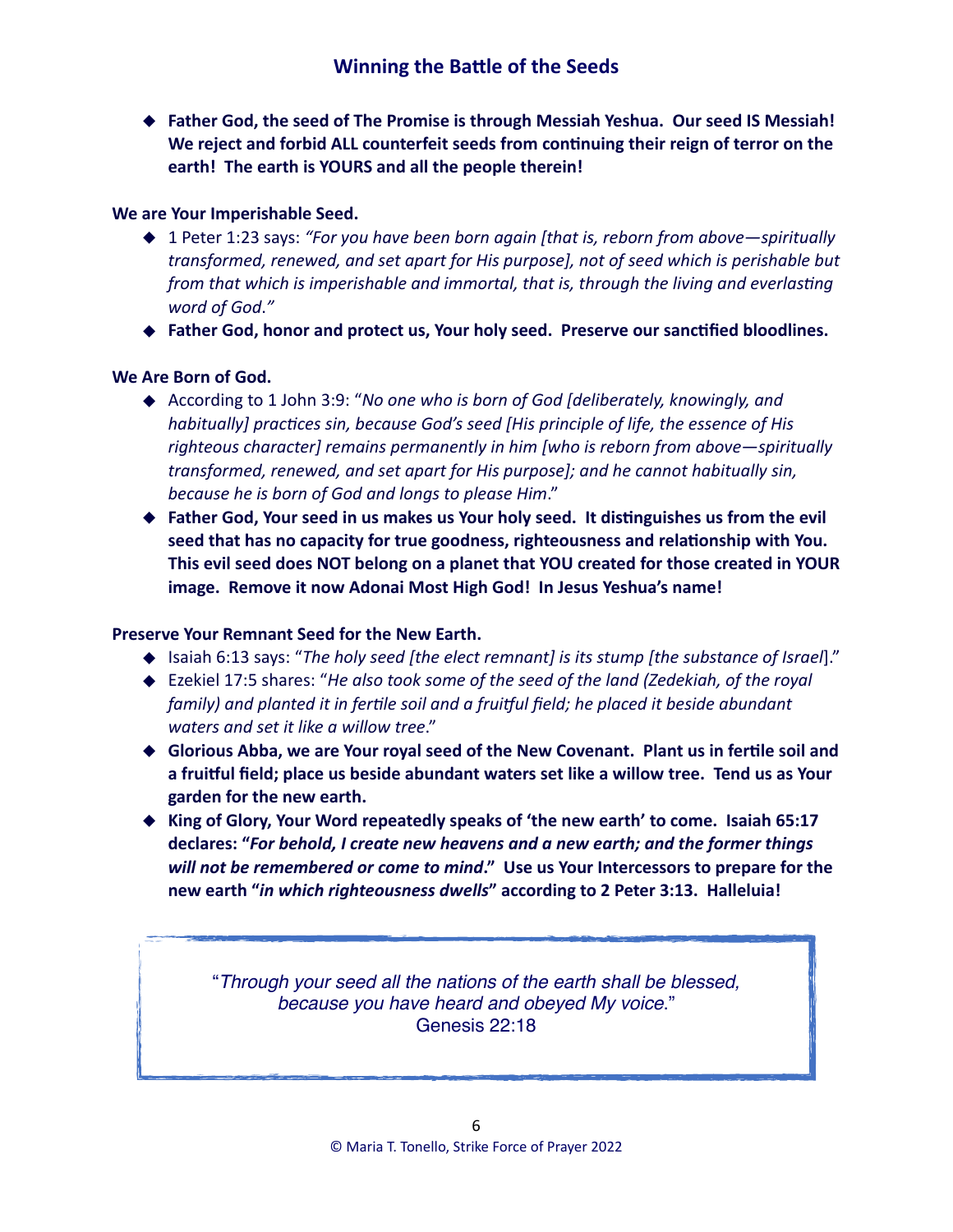#### **Loose Your Day of Vengeance & Retribution!**

- ◆ Isaiah 61:1 proclaims and Luke 4:18 confirms: "*The Spirit of the Lord GOD is upon me, because the LORD has anointed and commissioned me to bring good news to the humble and afflicted; He has sent me to bind up the wounds of the brokenhearted, to proclaim release from confinement and condemnation to the physical and spiritual captives and freedom to prisoners, to proclaim the favorable year of the LORD, and the day of vengeance and retribution of our God, to comfort all who mourn."*
- ◆ **King of Glory and Justice, loose Your day of vengeance and retribution on these irredeemably wicked creatures and interlopers, all those of the evil seed!**

#### **Take Back Your Earth King of Glory!**

- ◆ Psalm 24:1 declares: "The earth is the LORD's (YHVH) and the fullness thereof, the world *and those who dwell in it."*
- ◆ **Father God, it is indisputable from Your own Word that this planet called earth is YOUR creation, YOUR domain including ALL who dwell in it.**
- ◆ King of Glory, take back Your creation that is earth! Take it back from all the demonic **and interdimensional creatures that have been ruling in high places, attempting to enslave humanity and capture earth for their own. We say enough! No more! We Your sons and daughters of the Most High God FORBID FORBID FORBID their existence, their rulership and their enslavement of Your people!**
- ◆ Abba Adonai, Your Word in Psalm 24:2 declares that You have founded the earth upon **the seas and established it upon the floods. The earth is YOURS, not these demonic creatures and their minions! It was made for those created in YOUR image, no others!**
- ◆ Psalm 24:3-4 continues: "Who will ascend the hill of the LORD? Who will stand in His holy *place? He who has clean hands and a pure heart, who has not lifted up his soul to vanity or sworn deceitfully*."
- ◆ King of Glory, we commit to having clean hands and a pure heart; we reject vanity and **deceit. Let us ascend the hill of the LORD and help others to do so now!**

#### **6. Petitions.**

Therefore, the judgements that I am requesting from Your Supreme Court are:

- **GRANT ALL OF MY PETITIONS** in the case I have presented to You here.
- **LOOSE YOUR HOLY FIRE** into all the evil seed proliferating the earth to burn them all to ashes now!
- **OBLITERATE** the evil seed just as You obliterated, wiped out the Amalekites.
- **ANNUL & DISSOLVE** all covenants made by and with evil seeds and all their cohorts, minions and puppets by anyone in my bloodline and all those made against America.
- **LOOSE the HOLDS** that all evil seed and their cohorts, minions and puppets have had on our Covenants and Covenant promises with YOU.
- **FULFILL ALL THAT IS WRITTEN IN MY BOOKS of HEAVEN** and according to 1 Colossians 2:7 that *we may speak God's wisdom in a mystery, the wisdom once hidden from man,*